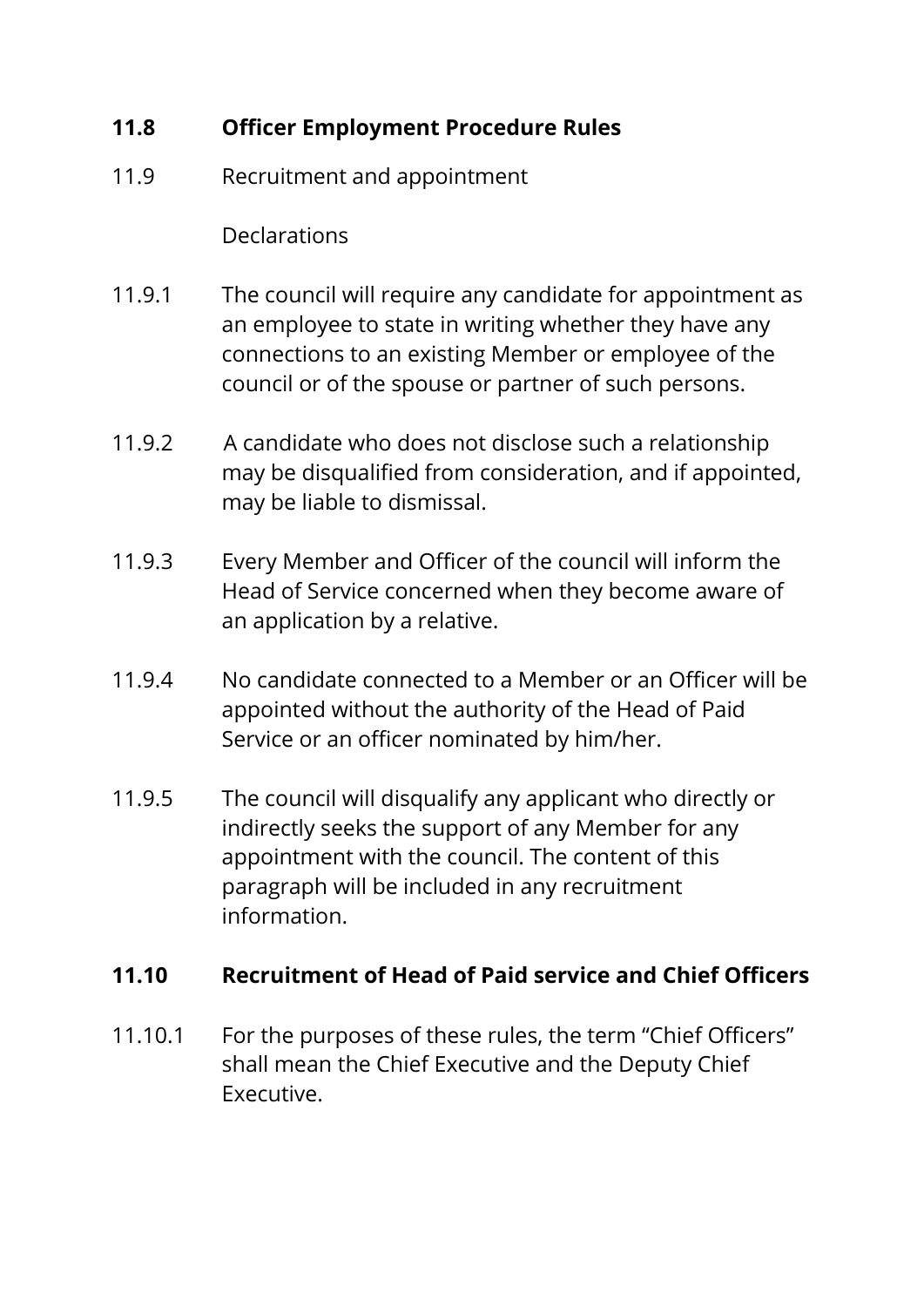- 11.10.2 Where the council proposes to appoint a chief officer and it is not proposed that the appointment be made exclusively from among existing officers, the council will:
	- (a) draw up a statement specifying the duties of the officer concerned and any qualifications or qualities to be sought in the person to be appointed; and
	- (b) make arrangements for the post to be advertised in such a way as is likely to bring it to the attention of persons who are qualified to apply for it.

# **11.11 Appointment of Chief Executive**

11.11.1 Before an offer of appointment is made, Council will be required to approve the appointment of the Chief Executive following the recommendation of the Chief Officer Recruitment Committee.

## **11.12 Appointment of Chief Officers**

- 11.12.1 The Chief Officer Recruitment Committee will appoint Chief Officers.
- 11.12.2 An offer of employment as a Chief Officer shall only be made where no well-founded objection from any Member of the Executive has been received.

## **11.13 Other Appointments**

11.13.1 Officers below Chief Officer. Appointment of officers below Chief Officer (other than assistants to political groups) is the responsibility of the Head of Paid Service or his/her nominee, and may not be made by Members.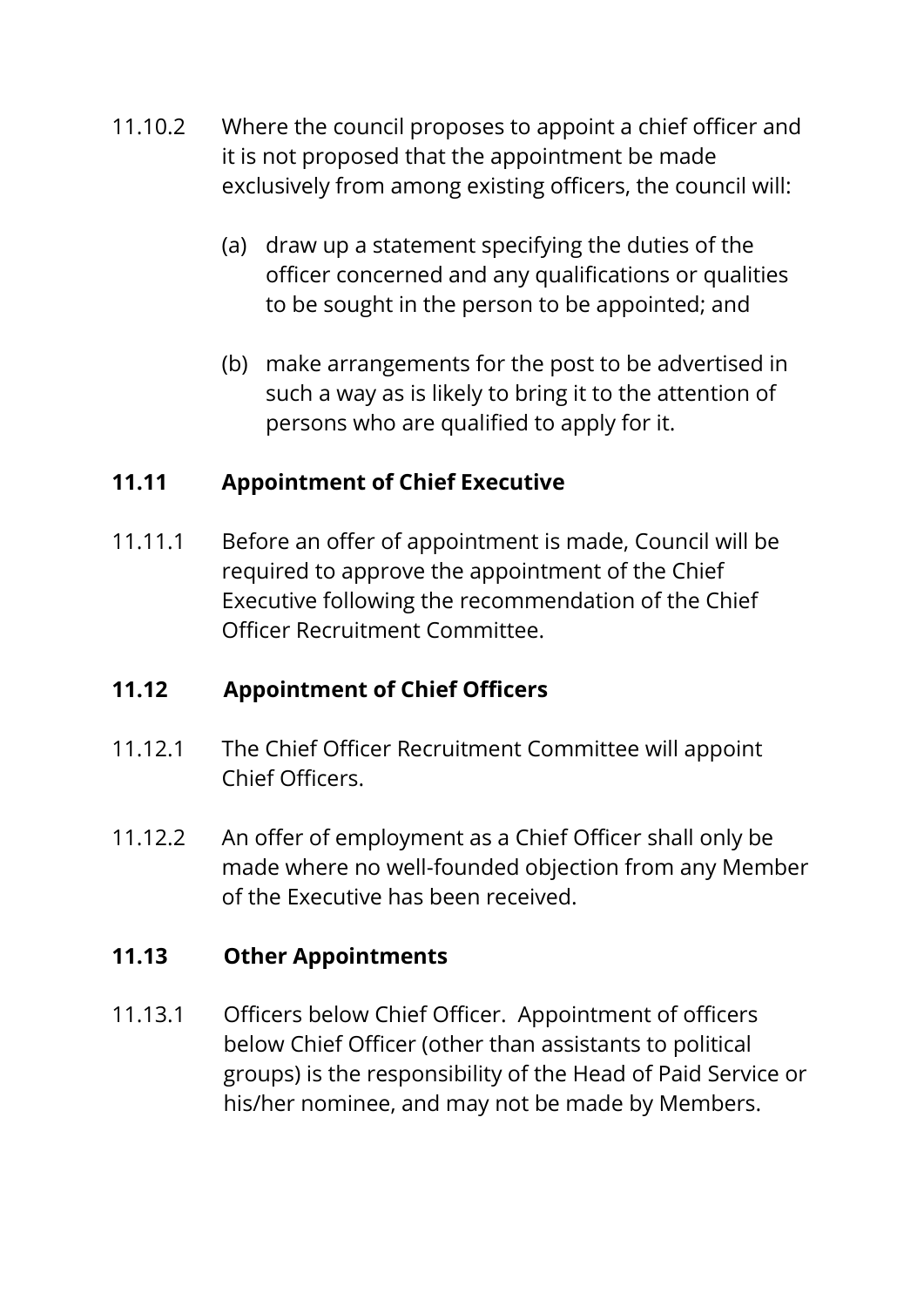11.13.2 Assistants to political groups. Appointment of an assistant to a political group shall be made in accordance with the wishes of that political group.

#### **11.14 Disciplinary Action – Statutory Officers**

- 11.14.1 Disciplinary action for the dismissal of the Head of Paid Service, Chief Financial Officer or Monitoring Officer shall take place in accordance with Schedule 3 of the Local Authorities (Standing Orders) (England) Regulations 2015.
- 11.14.2 Suspension. The Head of Paid Service, Deputy Chief Executive, Monitoring Officer or Chief Financial Officer may be suspended whilst an investigation takes place into alleged misconduct. That suspension will be on full pay and last no longer than two months unless the Chief Officer Recruitment Committee recommends the suspension should continue beyond that point.
- 11.14.3 A Statutory Officer may not be dismissed by the authority unless the procedure set out in paragraphs 11.14.4 – 11.14.14 is complied with.
- 11.14.4 The Chief Officer Recruitment Committee will investigate any allegations against a Statutory Officer.
- 11.14.5 The Chief Officer Recruitment Committee must appoint an Independent Investigator taken from a list held by the National Joint Secretaries.
- 11.14.6 The Independent Investigator will investigate and prepare a report to be considered by the Chief Officer Recruitment Committee.
- 11.14.7 The Chief Officer Recruitment Committee will meet to consider the report and give the Statutory Officer an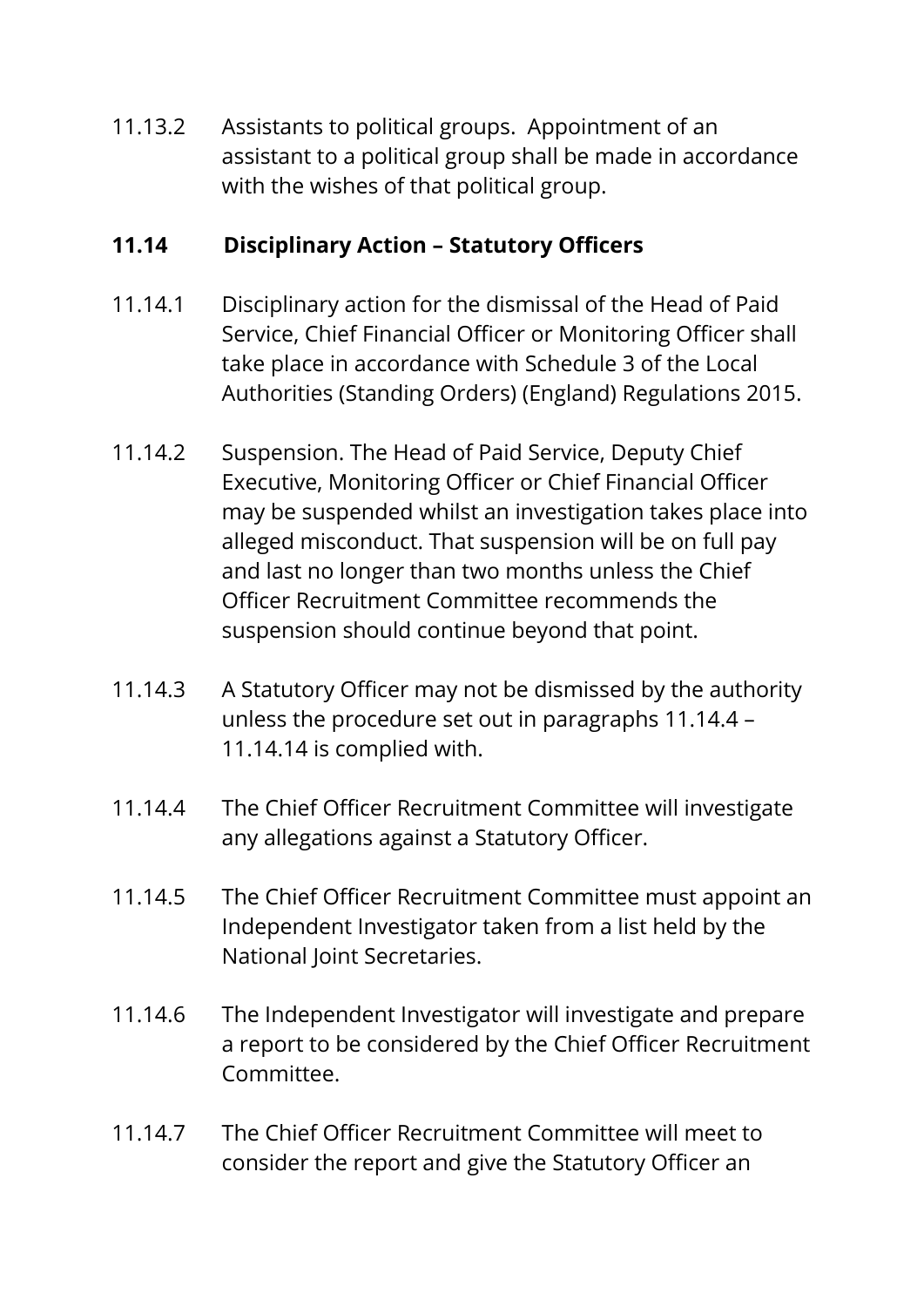opportunity to state their case and to question witnesses where relevant.

- 11.14.8 The Chief Officer Recruitment Committee will have the following options available to them:
	- (a) Take no further action;
	- (b) Recommend informal resolution or other appropriate procedures;
	- (c) Refer back to the Independent Investigator for further investigation and report;
	- (d) Take disciplinary action against the Statutory Officer short of dismissal; or
	- (e) Propose dismissal of Statutory Officer to Full Council.
- 11.14.9 If the Chief Officer Recruitment Committee propose dismissal of the Statutory Officer to Full Council, this must be considered by the Independent Panel.
- 11.14.10 The authority must invite relevant independent persons to be considered for appointment to the Panel, with a view to appointing at least two such persons to the Panel.
- 11.14.11 Subject to paragraph 11.14.12, the authority must appoint to the Panel such relevant independent persons who have accepted an invitation issued in accordance with paragraph 11.14.10 in accordance with the following priority order:
	- (a) a relevant independent person who has been appointed by the authority and who is a local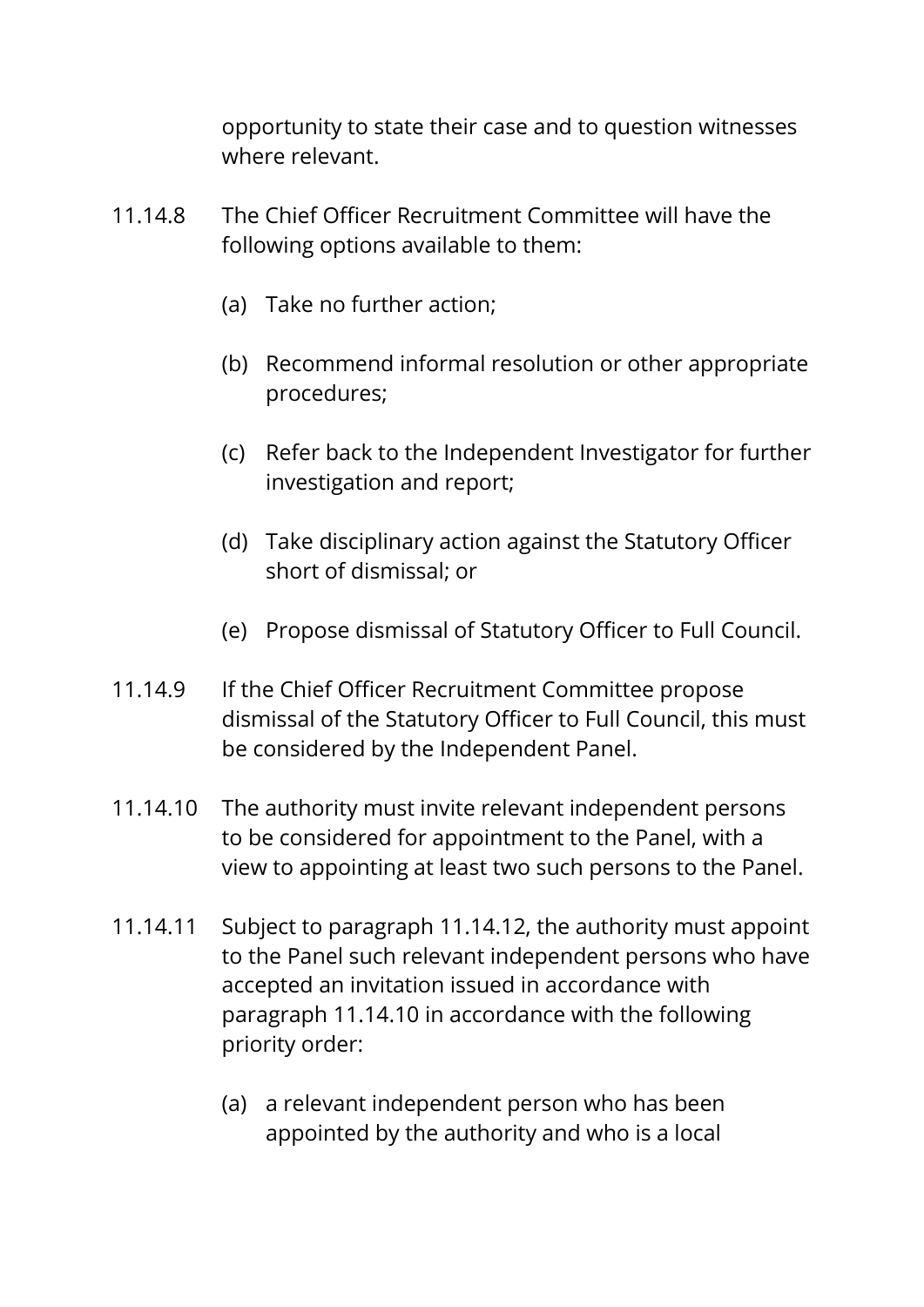government elector;

- (b) any other relevant independent person who has been appointed by the authority;
- (c) a relevant independent person who has been appointed by another authority or authorities.
- 11.14.12 The authority is not required to appoint more than two relevant independent persons in accordance with paragraph 11.14.11 but may do so.
- 11.14.13 The authority must appoint any Panel at least 20 working days before the meeting of the Council at which the recommendation for dismissal is to be considered. The Panel will review the decision and prepare a report for Council.
- 11.14.14 The Council must consider the proposal that the Statutory Officer be dismissed. Before the taking of a vote at the relevant Council meeting on whether or not to approve such a dismissal, the authority must take into account:
	- (a) any advice, views or recommendations of the Panel;
	- (b) the conclusions of any investigation into the proposed dismissal; and
	- (c) any representations from the Statutory Officer.
- 11.14.15 Any remuneration, allowances or fees paid by the authority to an independent person appointed to the Panel must not exceed the level of remuneration, allowances or fees payable to that independent person in respect of that person's role as independent person under the Localism Act 2011.